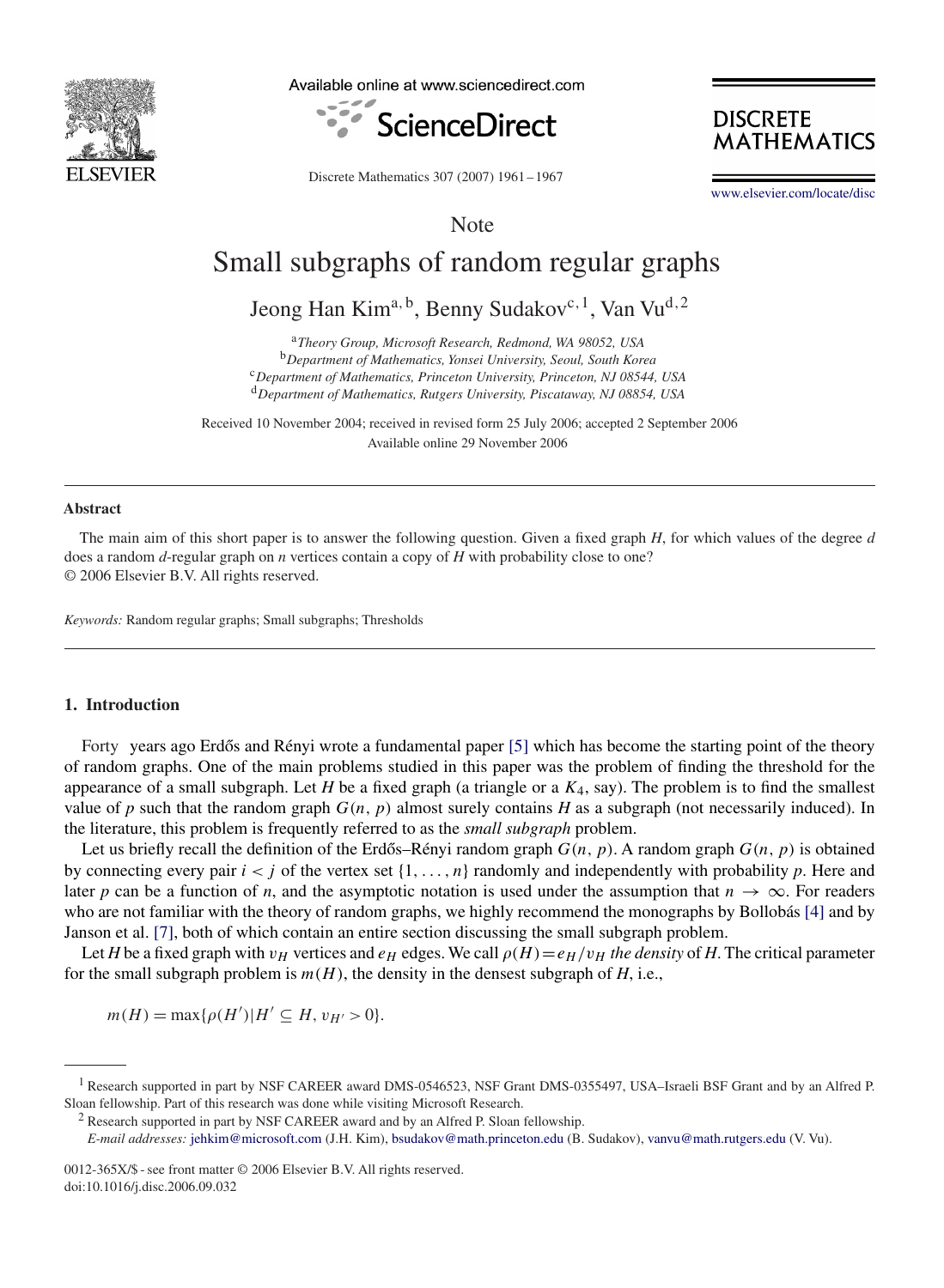If for every  $H' \subseteq H$  we have  $\rho(H') \leq \rho(H)$ , we call *H balanced*, and we call it *strictly balanced* if every proper subgraph H' has  $\rho(H') < \rho(H)$ . Throughout the paper the notation  $f(n) \ge g(n)$  means that  $f/g \to \infty$  together with *n*. Also for integer-valued random variables  $X_1, X_2, \ldots$  and  $Z$  we say that  $X_n$  converges in distribution to  $Z$  if  $\mathbb{P}(X_n = k) \to \mathbb{P}(Z = k)$  for every integer *k*.

In their original paper [\[5\],](#page-6-0) Erdős and Rényi solved the small subgraph problem for balanced graphs. The general problem was settled by Bollobás [\[3\]](#page-6-0) in 1981.

**Theorem 1.1.** Let H be a fixed graph with  $m(H) \geq 1$ . Then

$$
\lim_{n \to \infty} \Pr(H \subseteq G(n, p)) = \begin{cases} 0 & \text{if } p \le n^{-1/m(H)}, \\ 1 & \text{if } p \ge n^{-1/m(H)}. \end{cases}
$$

The next question is to study the distribution of the number of copies of *H* in  $G(n, p)$  where *p* is inside the threshold interval, i.e,  $p = cn^{-1/m(H)}$  for some positive constant *c*. In this case, the probability that  $G(n, p)$  contains a copy of *H* is a constant strictly between 0 and 1. Bollobás [\[3\]](#page-6-0) and Karoński and Rucinski [\[8\],](#page-6-0) independently showed:

**Theorem 1.2.** Let H be a strictly balanced graph with v vertices and  $e \geq v$  edges. Let  $\text{aut}(H)$  be the number of *automorphisms of H and let X be the number of copies of H in a random graph*  $G(n, p)$ . *If*  $pn^{v/e} \to c$  *for some positive constant c, then X converges to*  $Po(\lambda)$ *, the Poisson distribution with mean*  $\lambda = c^e / \text{aut}(H)$ *.* 

Beside the Erdős–Rényi's  $G(n, p)$  model, another model of random graphs which also draws lots of attention is the model of random regular graphs. Let  $1 \le d \le n - 1$  be two positive integers, a random regular graph  $G_{n,d}$  is obtained by sampling uniformly at random over the set of all simple *d*-regular graphs on a fixed set of *n* vertices. We refer the readers to Wormald's survey [\[15\]](#page-6-0) for more information (both historical and technical) about this model. The goal of this paper is to establish the analogs of Theorems 1.1 and 1.2 for the random regular model. Here are our main theorems.

**Theorem 1.3.** Let H be a fixed graph with  $m(H) \geq 1$ . Then

$$
\lim_{n \to \infty} \Pr(H \subseteq G_{n,d}) = \begin{cases} 0 & \text{if } d \le n^{1-1/m(H)}, \\ 1 & \text{if } d \ge n^{1-1/m(H)}. \end{cases}
$$

**Theorem 1.4.** Let H be a strictly balanced graph with v vertices and  $e \geq v$  edges. Let  $\text{aut}(H)$  be the number of *automorphisms of H and let X be the number of copies of H in a random d-regular graph*  $G_{n,d}$ . *If*  $(d-1)n^{-1+v/e} \to c$ *for some positive constant c, then X converges to*  $Po(\lambda)$ *, the Poisson distribution with mean*  $\lambda = c^e/aut(H)$ *.* 

For a special case when *H* is a cycle, the statement of Theorem 1.4 was proved earlier by Bollobás [\[2\]](#page-6-0) and Wormald [\[14\].](#page-6-0)

One may wonder, given the popularity of Theorems 1.1 and 1.2 and the long history of random regular graphs, why Theorems 1.3 and 1.4 were not proved long time ago. One of the main reasons is, perhaps, that in most situations, arguments used for the Erdős–Rényi model cannot be repeated for the random regular model. For instance, it is very easy to count the expectation of the number of triangles in  $G(n, p)$ : there are  $\binom{n}{3}$  possible triangles and each of them appears with probability  $p^3$ , so the expectation is  $\binom{n}{3} p^3$ . This argument, however, does not make sense in the random regular model, as we do not have independence between the potential edges. Thus, problems concerning random regular graphs are often much more complex than their counterparts concerning the  $G(n, p)$  model. Moreover, the notion of thresholds does not really exist for random regular graphs. If for some reason we know that  $G_{n,d}$  almost surely has some monotone increasing property  $\mathcal{P}(\mathcal{P})$  is monotone increasing if it is preserved under edge addition), it does not follow automatically that  $G_{n,d'}$  almost surely has the same property, for  $d' > d$ .

The rest of the paper is organized as follows. In the next section, we prove a key lemma. This key lemma will enable us to deal with random regular graphs as conveniently as with Erdős–Rényi random graphs. The proofs of Theorems 1.3 and 1.4 are presented in Sections 3 and 4, respectively. The last section, Section 5, contains a few concluding remarks and open questions.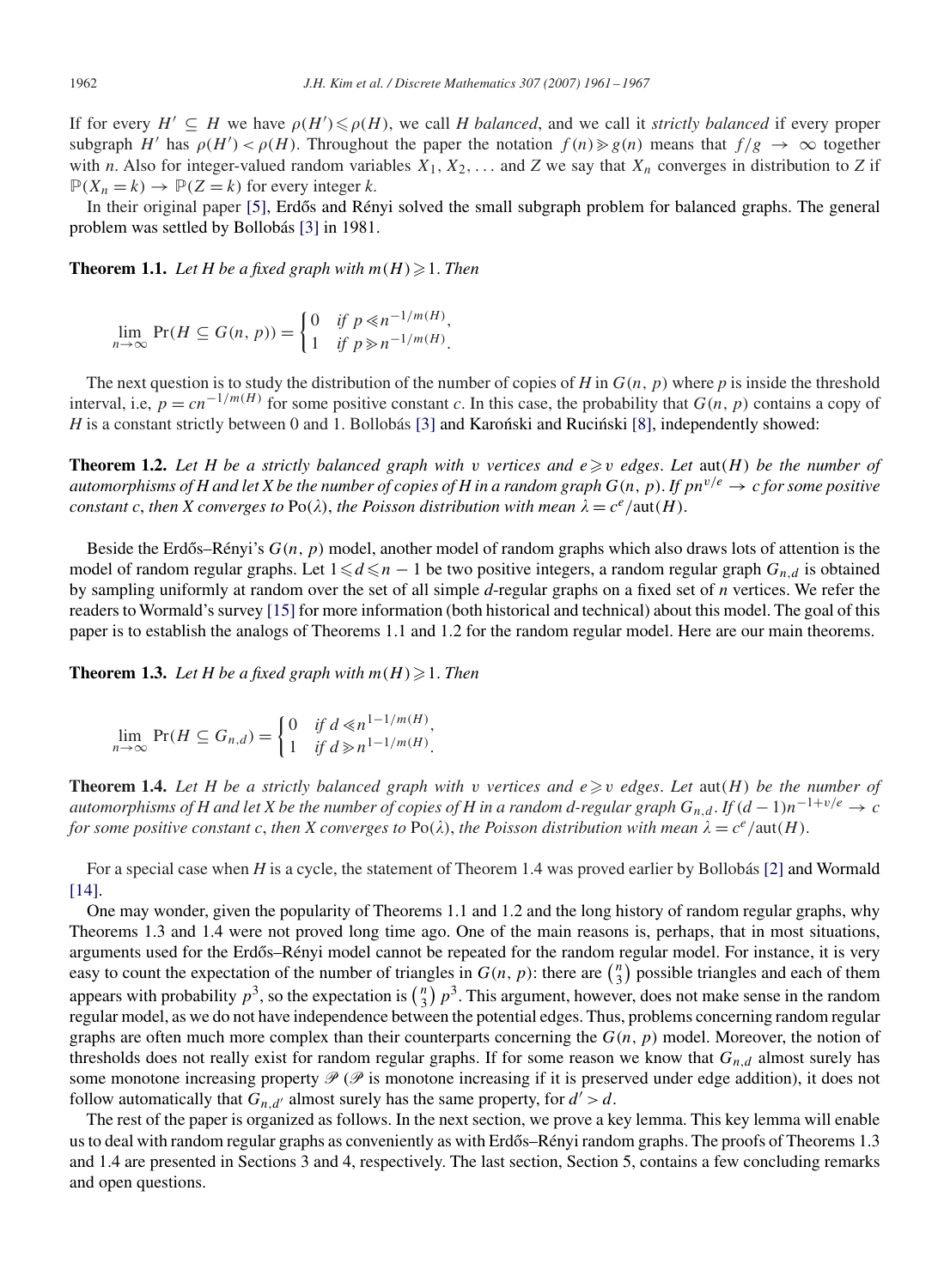### **2. The key lemma**

In this section we prove our key lemma (Lemma 2.1 below) and its corollary which shows that the expectation of the number of copies of a graph *H* in  $G_{n,d}$  is asymptotically the same as the expectation of the number of copies of *H* in  $G(n, p)$ , where  $p = d/n$ . In fact, we are going to present this lemma in a slightly more general form. A *degree sequence* of a graph is the non-decreasing sequence of degrees of its vertices. Given a sequence of positive integers  $(d_i)$ ,  $1 \le i \le n$ , we call a graph with degree sequence  $(d_i)$  a  $(d_i)$ -graph. The *random*  $(d_i)$ -graph, which we denote by  $G_{n,(d_i)}$ , is obtained by sampling uniformly at random from the set of all possible simple  $(d_i)$ -graphs on *n* vertices.

**Lemma 2.1.** Let  $(d_i)$ ,  $1 \leq i \leq n$  be a degree sequence such that every  $d_i = (1 + o(1))d$ , *d* tends to infinity with n and  $d = o(n)$ . Let  $\&$  be a fixed collection of edges on the vertex set [n] of constant size t. Then

$$
Pr[\mathscr{E} \subseteq G_{n,(d_i)}] = (1 + o(1))(d/n)^t.
$$

**Corollary 2.2.** Let F be a fixed graph with v vertices and e edges. Let  $\text{aut}(F)$  be the number of automorphisms of F *and let X be the number of copies of F in a random d-regular graph*  $G_{n,d}$ . *If*  $d \to \infty$  *and*  $d = o(n)$  *then* 

$$
\mathbb{E}[X] = (1 + o(1)) \frac{\binom{n}{v} v!}{\text{aut}(F)} (d/n)^e = \Theta(n^{v-e} d^e).
$$

**Proof of Corollary 2.2 via Lemma 2.1.** There are exactly  $\binom{n}{v} v! / \text{aut}(F)$  copies of *F* in the complete graph  $K_n$ . For each copy F' of F in  $K_n$  define the indicator random variable  $X_{F'} = 1$  if and only if  $F' \subset G_{n,d}$ . Note that by Lemma 2.1,  $Pr[F' \subset G_{n,d}] = (1 + o(1))(d/n)^e$ . Therefore

$$
\mathbb{E}[X] = \sum_{F'} \mathbb{E}[X_{F'}] = (1 + o(1)) \frac{\binom{n}{v} v!}{\text{aut}(F)} (d/n)^e = \Theta(n^{v-e} d^e).
$$

The original proofs of Theorems 1.1 and 1.2 used high moment arguments, which, in turn, rely on expectation estimates. Lemma 2.1 and Corollary 2.2 enable us to repeat these moment arguments for the random regular model.

Now we are going to prove Lemma 2.1. The most important step is the following technical lemma.

**Lemma 2.3.** Let  $(d_i)$ ,  $1 \leq i \leq n$ , be a degree sequence such that every  $d_i = (1 + o(1))d$ , *d* tends to infinity with n and d = o(n). *Let* E *be a fixed collection of edges on the vertex set* [n] *of constant size and let* uw *be an edge in* E. *Then*

$$
\Pr[\mathscr{E} \subseteq G_{n,(d_i)}] = (1 + o(1))(d/n) \Pr[\mathscr{E} \setminus \{uw\} \subseteq G_{n,(d_i)}].
$$

**Proof of Lemma 2.3.** We use the so-called *edge switching* technique introduced by McKay and Wormald in [\[13\].](#page-6-0) This technique is very useful and plays an important role in the proofs of several conjectures concerning random regular graphs (see, for instance  $[9,12]$ ). We would also like to call the reader's attention to the fact that this technique is entirely combinatorial and is very different (in nature) from the probabilistic techniques used to study the Erdős–Rényi model  $G(n, p)$ .

Let  $\mathcal{C}_1$  be the set of all  $(d_i)$ -graphs on *n* vertices containing  $\mathcal{E}$  and let  $\mathcal{C}_0$  be the set of all  $(d_i)$ -graphs containing  $\mathscr{E}\backslash \{uw\}$  but not containing edge uw. By definition, we have that

$$
\frac{\Pr[\mathscr{E} \subseteq G_{n,(d_i)}]}{\Pr[\mathscr{E}\setminus \{uw\} \subseteq G_{n,(d_i)}]} = \frac{|\mathscr{C}_1|}{|\mathscr{C}_0| + |\mathscr{C}_1|}.
$$

Since  $d = o(n)$ , to prove the lemma it is enough to show that  $|\mathcal{C}_1|/|\mathcal{C}_0| = (1 + o(1))d/n$ . Then  $|\mathcal{C}_1|/|\mathcal{C}_0| = o(1)$  and therefore

$$
\frac{|\mathcal{C}_1|}{|\mathcal{C}_0| + |\mathcal{C}_1|} = \frac{|\mathcal{C}_1|/|\mathcal{C}_0|}{1 + |\mathcal{C}_1|/|\mathcal{C}_0|} = (1 + o(1))\frac{|\mathcal{C}_1|}{|\mathcal{C}_0|} = (1 + o(1))d/n.
$$

Given a graph  $G \in \mathcal{C}_1$ , we define an operation called *forward switching* as follows. Choose two edges  $u_1w_1$  and  $u_2w_2$  of  $G\setminus\mathscr{E}$ , deleting these edges together with the edge uw and inserting new edges  $wu_1, w_1u_2, w_2u$ . We will allow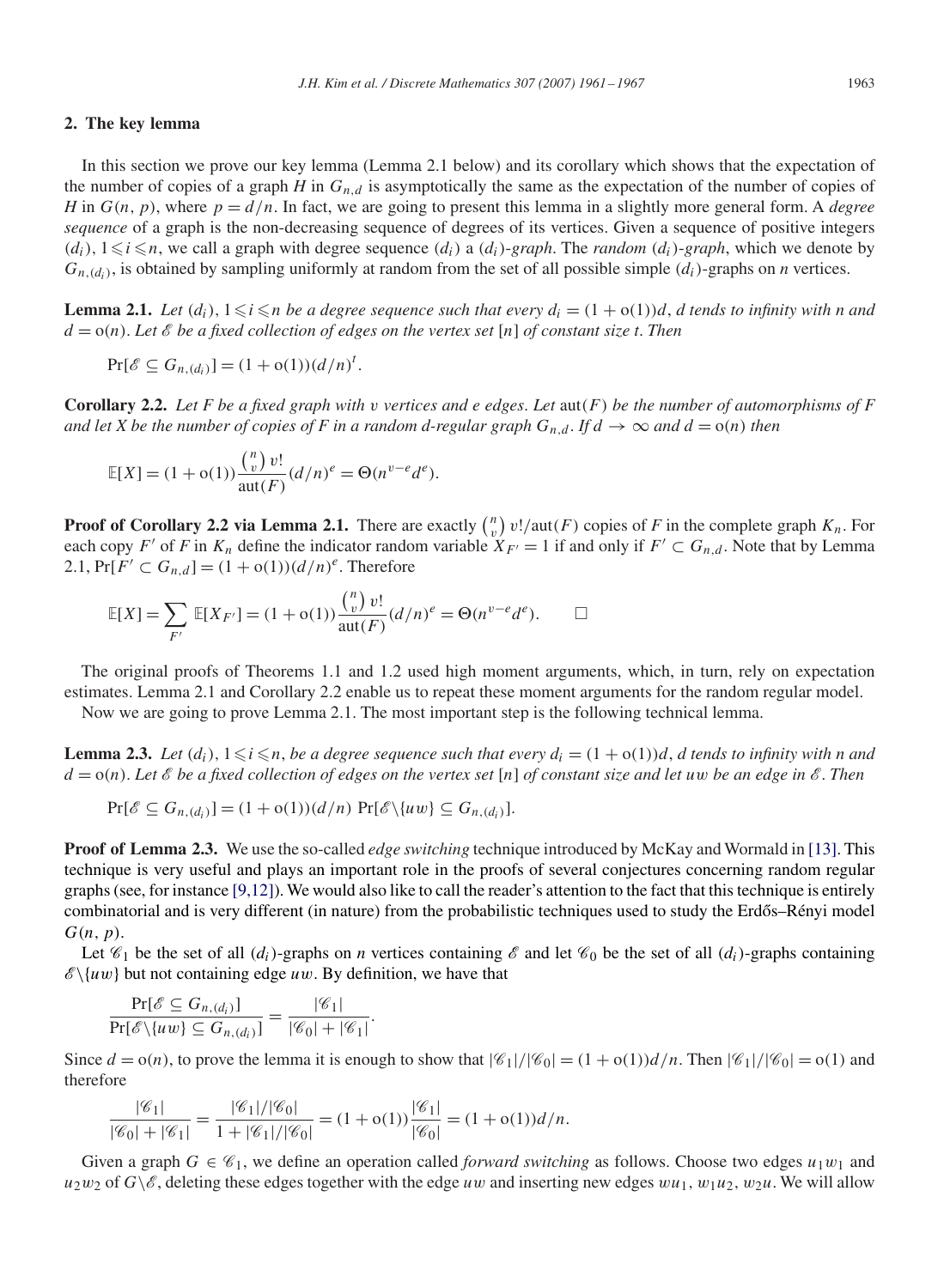only choices of  $u_1w_1$  and  $u_2w_2$  such that all the six endpoints of the edges are distinct and in addition  $wu_1$ ,  $w_1u_2$ ,  $w_2u$ are not edges of *G*. Then it is easy to see that the graph obtained from *G* by a forward switching belongs to  $\mathcal{C}_0$ . For counting purposes, we think about the edges as being oriented, i.e., edges  $u_1w_1$  and  $w_1u_1$  are different. It is simple to check that the number of choices for  $u_1w_1$  and  $u_2w_2$  (after  $u_1w_1$  is chosen) are  $(1 + o(1))dn - O(d^2)$  (keep in mind that  $\mathscr E$  has constant size). Since  $d = o(n)$  we obtain that the number of possible forward switchings is

$$
((1 + o(1))dn - O(d2))((1 + o(1))dn - O(d2)) = (1 + o(1))d2n2.
$$

A *reverse switching* is applied to  $G' \in \mathcal{C}_0$  by deleting edges  $wu_1, uw_2, u_2w_1$  of  $G' \setminus \mathcal{E}$  and inserting edges  $uw, u_1w_1, u_2w_2$ . We again allow only switchings for which all six vertices are distinct and  $u_1w_1, u_2w_2$  are not edges of G'. Note that this procedure produces a graph which belongs to  $\mathcal{C}_1$ . Since  $d \to \infty$ , the number of choices for  $wu_1$ and uw<sub>2</sub> are  $(1 + o(1))d - O(1)$ . Moreover, the number of choices for u<sub>2</sub>w<sub>1</sub> is  $(1 + o(1))dn - O(d^2)$ . It follows that the number of reverse switchings is

$$
((1+o(1))d - O(1))((1+o(1))d - O(1))((1+o(1))dn - O(d^{2})) = (1+o(1))d^{3}n.
$$

An easy double counting argument shows that the ratio between the number of reverse switchings and the number of forward switchings (asymptotically) equals the ratio between  $|\mathscr{C}_1|$  and  $|\mathscr{C}_0|$ . Thus, we have

$$
\frac{|\mathcal{C}_1|}{|\mathcal{C}_0|} = \frac{(1 + o(1)) d^3 n}{(1 + o(1)) d^2 n^2} = (1 + o(1)) \frac{d}{n},
$$

completing the proof of the lemma.  $\square$ 

Lemma 2.1 follows by applying Lemma 2.3 recursively.

#### **3. Proof of Theorem 1.3**

First assume that  $d \le n^{1-1/m(H)}$ . If  $m(H) = 1$  then there is nothing to prove. Let  $H_0$  be a subgraph of *H* for which  $e_{H_0}/v_{H_0} = m(H) > 1$ . If *d* is constant, then it is well known (see, e.g. [\[15\]\)](#page-6-0) that almost surely  $G_{n,d}$  contains no copy of  $H_0$ , and thus, no copy of H. Therefore, we can assume that  $d \to \infty$ . Then by Corollary 2.2 we get that the expected number of copies of  $H_0$  in  $G_{n,d}$  is o(1) and by Markov's inequality

$$
\Pr[H \subset G_{n,d}] \leqslant \Pr[H_0 \subset G_{n,d}] = o(1).
$$

Next we consider the case that  $d \ge n^{1-1/m(H)}$ . If  $d = \Theta(n)$ , then it was proved by Krivelevich et al. [\[12\]](#page-6-0) that almost surely the second largest (in the absolute value) eigenvalue of  $G_{n,d}$  is  $O(d^{3/4})$ . This implies that almost surely  $G_{n,d}$ has very strong pseudo-random properties. For such a *d*-regular graph, the number of copies of any fixed graph *H* in it equals (see, e.g., [\[11, Theorem 4.10\]\)](#page-6-0)

$$
(1+o(1))\frac{\binom{n}{v_H}v_H!}{\text{aut}(H)}(d/n)^{e_H}\to\infty.
$$

It remains to deal with the case when  $d = o(n)$ . Let *X* be the number of copies of *H* in  $G_{n,d}$  and let *H* has v vertices and *e* edges. By Corollary 2.2 we know that  $E[X] = \Theta(n^{v-e}d^e) \to \infty$ . We next estimate the variance of *X*. For each copy H' of H in  $K_n$  define the indicator random variable  $X_{H'} = 1$  iff  $H' \subset G_{n,d}$ . Then  $X = \sum_{H'} X_{H'}$  and

$$
VAR[X] = \sum_{H', H''} \text{COV}(X_{H'}, X_{H''}) = \sum_{H', H''} (\mathbb{E}[X_{H'}X_{H''}] - \mathbb{E}[X_{H'}]\mathbb{E}[X_{H''}])
$$
  
\n
$$
\leq \sum_{E(H') \cap E(H'') = \emptyset} (\mathbb{E}[X_{H'}X_{H''}] - \mathbb{E}[X_{H'}]E[X_{H''}]) + \sum_{E(H') \cap E(H'') \neq \emptyset} \mathbb{E}[X_{H'}X_{H''}].
$$
 (1)

Note that even when the sets of edges of two copies  $H'$  and  $H''$  are disjoint, we still cannot claim that the corresponding random variables  $X_{H'}$ ,  $X_{H''}$  are independent. (This is a crucial difference from the Erdős–Rényi model.) On the other hand, using Lemma 2.1 the computation for the variance can still be done roughly in the same way as for  $G(n, p)$ .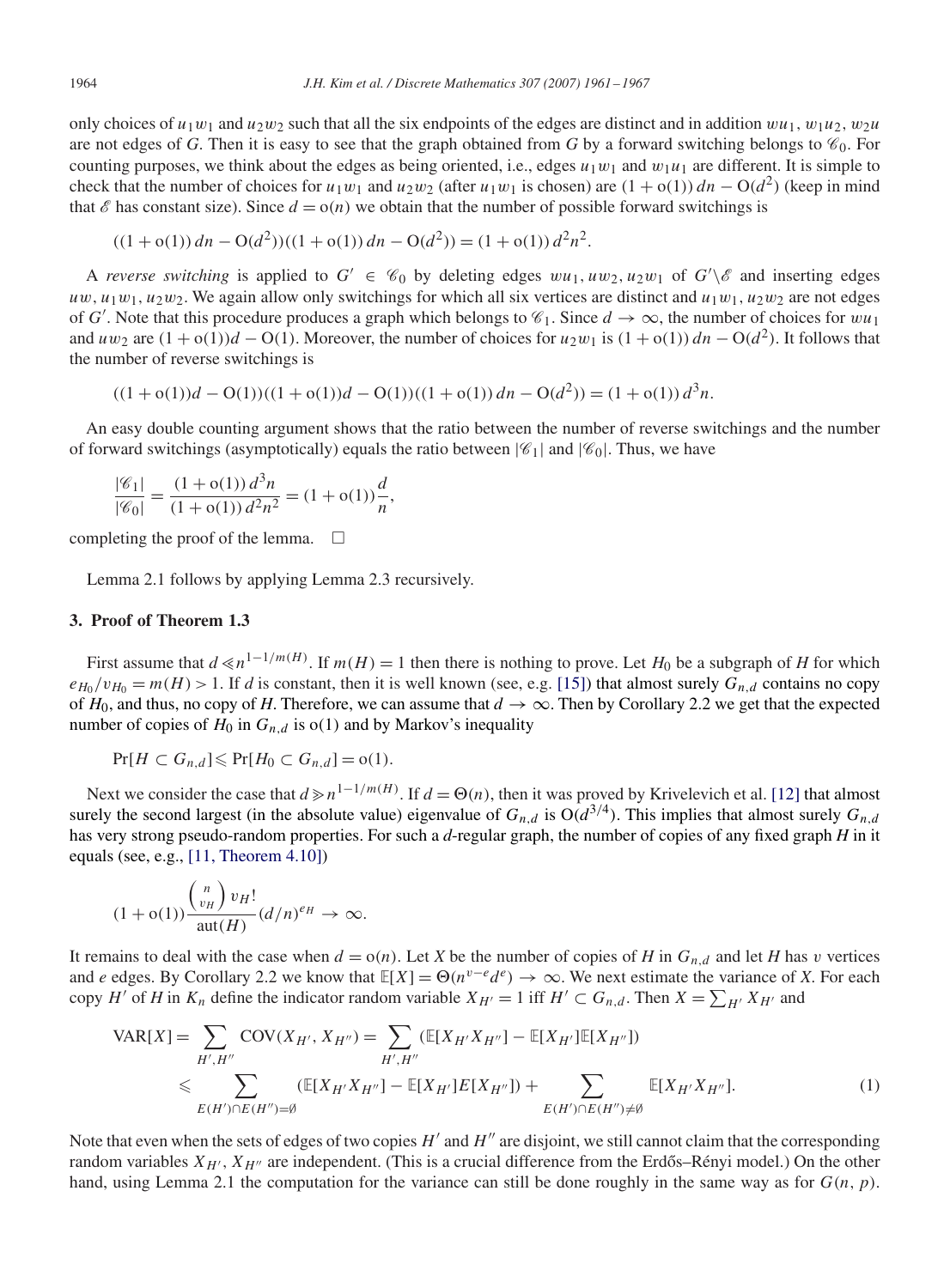Indeed, if H' and H'' are disjoint then the edge set of the union  $H' \cup H''$  has exactly 2e edges and by Lemma 2.1 we get that

$$
\mathbb{E}[X_{H'}X_{H''}] = \Pr[H' \cup H'' \subset G_{n,d}] = (1 + o(1))(d/n)^{2e} = (1 + o(1))\mathbb{E}[X_{H'}]\mathbb{E}[X_{H''}].
$$

Therefore,

$$
\sum_{E(H')\cap E(H'')=\emptyset} (\mathbb{E}[X_{H'}X_{H''}]-\mathbb{E}[X_{H'}]\mathbb{E}[X_{H''}])\leq \sum_{H',H''} o((d/n)^{2e})=o(n^{2v}(d/n)^{2e})=o(\mathbb{E}[X]^2).
$$

To estimate the second term in the left hand side of (1), observe that for any subgraph  $F \subseteq H$  there are  $\Theta(n^{v_F}n^{2(v-v_F)})$  $\Theta(n^{2v-v_F})$  pairs H', H'' of copies of H in  $K_n$  such that  $H' \cap H''$  is isomorphic to F. Moreover, if  $H' \cap H''$  is isomorphic to *F* then  $H' \cup H''$  has  $2e - e_F$  edges and by Lemma 2.1 we get

$$
\mathbb{E}[X_{H'}X_{H''}] = \Pr[H' \cup H'' \subset G_{n,d}] = (1 + o(1))(d/n)^{2e - e_F}.
$$

By the definition of  $m(H)$ ,  $d \ge n^{1-1/m(H)} \ge n^{1-v_F / e_F}$  for any subgraph  $F \subseteq H$  and hence  $n^{e_F - v_F} / d^{e_F} = o(1)$ . Using all the above and the fact that the number of subgraphs of *H* is constant we conclude that

$$
\sum_{E(H')\cap E(H'')\neq\emptyset} \mathbb{E}[X_{H'}X_{H''}] \leq \Theta\left(\sum_{F\subseteq H, e_F>0} n^{2v-v_F} (d/n)^{2e-e_F}\right) = \Theta(n^{2(v-e)}d^{2e}) \sum_{F\subseteq H, e_F>0} \frac{n^{e_F-v_F}}{d^{e_F}} \leq \Theta(\mathbb{E}[X]^2) \sum_{F\subseteq H, e_F>0} \frac{n^{e_F-v_F}}{d^{e_F}} = \Theta(\mathbb{E}[X]^2).
$$

Therefore  $VAR(X) = o(E[X]^2)$ . Now by Chebyshev's inequality

$$
\Pr[H \not\subset G_{n,d}] = \Pr[X=0] \leqslant \frac{\text{VAR}(X)}{\mathbb{E}[X]^2} = o(1),
$$

completing the proof.

Note that this proof also gives the following stronger result, which asserts that above the threshold, the number of copies of *H* is almost always asymptotically its expectation.

**Corollary 3.1.** Let H be a fixed graph with v vertices, e edges and  $m(H) \geq 1$ . Let X be the number of copies of H in *the random graph*  $G_{n,d}$ . *If*  $d \geq n^{1-1/m(H)}$ , *then almost surely* 

$$
X = (1 + o(1))\mathbb{E}[X] = (1 + o(1))\frac{\binom{n}{v}v!}{\text{aut}(H)}(d/n)^e.
$$

# **4. Proof of Theorem 1.4**

This proof is a bit sketchy. The leading idea is to combine the arguments from the proof of Theorem 1.2 (see [\[7\]\)](#page-6-0) with Lemma 2.1 and Corollary 2.2.

The only strictly balanced graphs with  $e = v$  are cycles and this case has already been proved by Bollobás [\[2\]](#page-6-0) and Wormald [\[14\].](#page-6-0) They showed that for a constant *d*, the number of cycles of fixed length *i* in  $G_{n,d}$  is asymptotically Poisson random variable with mean  $(d - 1)^i / 2i$ .

From now on we assume that  $e > v$ . Then by the condition  $(d - 1)n^{-1+v/e} \to c$  we have that  $d \to \infty$  and  $d = o(n)$ . This guarantees the condition of Lemma 2.1. As usual, let *X* be the number of copies of *H* in  $G_{n,d}$ . Consider the *k*th factorial moment of *X*, defined as  $\mathbb{E}(X)_k = \mathbb{E}[X(X-1)\cdots(X-k+1)]$ . We have that for every constant  $k \geq 1$ ,

$$
\mathbb{E}(X)_k = \sum_{H_1,\ldots,H_k} \Pr[H_1,\ldots,H_k \subset G_{n,d}],
$$

where the summation extends over all ordered *k*-tuples of distinct copies of *H* in  $K_n$ .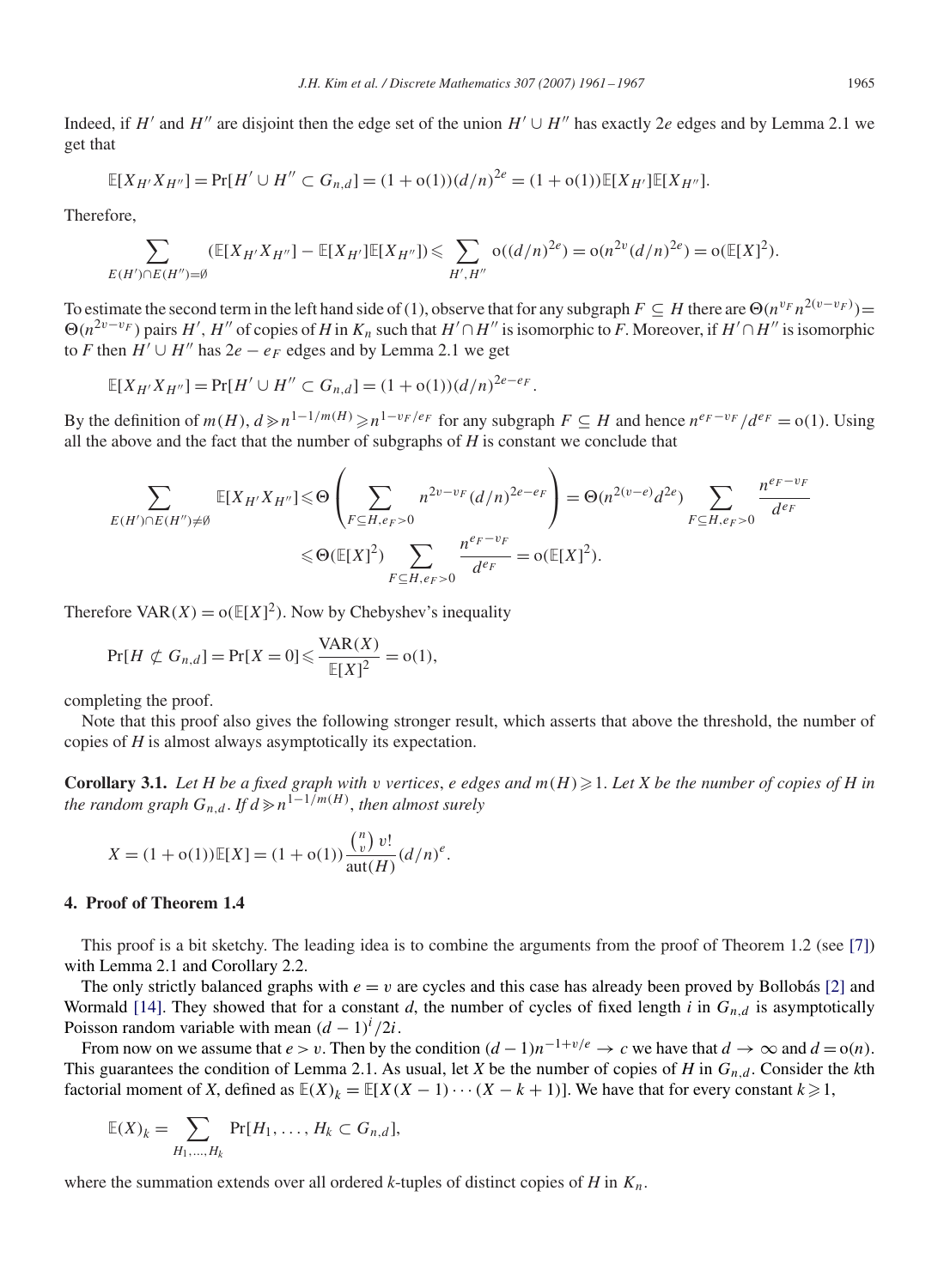Next we decompose  $\sum_{H_1,...,H_k}$  Pr[ $H_1,...,H_k \subset G_{n,d}$ ] into two parts

$$
\sum_{H_1,...,H_k} \Pr[H_1, \ldots, H_k \subset G_{n,d}] = S'_k + S''_k,
$$

where  $S'_k$  is the partial sum where the copies in the same  $k$ -tuple are mutually vertex disjoint. By the properties of the Poisson's distribution (see [\[7, Corollary 6.8\]\)](#page-6-0), it suffices to show that  $\mathbb{E}(X)_k \to (c^e/\text{aut}(H))^k$ . It is easy to see that there are  $(1 + o(1))(n^{\nu}/\text{aut}(H))^k$  ordered mutually vertex disjoint *k*-tuples of distinct copies of *H* in  $K_n$ . In such a *k*-tuple, the copies together have *ke* edges and by Lemma 2.1 the probability that  $G_{n,d}$  contains all of them is  $(1+o(1))(d/n)^{k}$ . Therefore,

$$
S'_{k} = (1 + o(1))(n^{v}(d/n)^{e}/\text{aut}(H))^{k} = (c^{e}/\text{aut}(H))^{k}.
$$

To finish the proof it suffices to show that  $S_k'' = o(1)$ . Let  $e_t$  be the minimum number of edges in the union of k not mutually disjoint copies of *H*, provided that these copies together have exactly *t* vertices. It is known (see [\[7, p. 66\]\)](#page-6-0) that if *H* is strictly balanced,  $k \geq 2$  and  $v \leq t < kv$  then  $e_t > te/v$ . Thus by Lemma 2.1 the probability that  $G_{n,d}$  contains such a *k*-tuple is at most  $(1 + o(1))(d/n)^{e_t} = o((d/n)^{te/v}) = o(n^{-t})$ . On the other hand, the number of *k*-tuples of copies of *H* which together have exactly *t* vertices is  $O\binom{n}{t} = O(n^t)$ . Therefore  $S_k'' = o(1)$ , completing the proof.  $\Box$ 

# **5. Concluding remarks and open questions**

- Our proof of Theorem 1.3 showed that the variance of *X* is  $o(E[X]^2)$ . It would be of interest to compute the right order of magnitude of this variance and other fixed moments of  $(X - \mathbb{E}[X])$ .
- Our results and proofs (especially the main lemma) show that with respect to the small subgraph problem,  $G_{n,d}$ behaves (asymptotically) the same way as  $G(n, p)$  where  $p = d/n$ . This similarity between the two models has been discovered in many other problems such as coloring, independent sets, connectivity, etc. (see [\[12\]\)](#page-6-0). Recently, Kim and Vu [\[10\]](#page-6-0) proved a general theorem which states that in a certain range of  $d$ , the two models  $G_{n,d}$  and  $G(n, d/n)$  are asymptotically the same with respect to most natural problems. In particular, their theorem implies that for  $d \leq n^{1/3-o(1)}$ , a random regular graph  $G_{n,d}$  contains a random graph  $G(n, p)$  inside it, for some  $p \approx d/n$ . Via this result one can obtain another proof of Theorem 1.3 in the case where *H* is fairly sparse,  $m(H) < \frac{3}{2}$ .
- Another well-known problem concerning small graphs is the problem of estimating the probability that a random graph (with density well above the threshold) does not contain a copy of a fixed graph *H*. Answering a question of Erdős and Rényi, Janson et al. [\[6\]](#page-6-0) showed that this probability is at most  $e^{-\Theta(\Phi_H)}$  where

$$
\Phi_H = \min\{\mathbb{E}[X(F)] | F \subseteq H, e_F > 0\}
$$

and  $X(F)$  is the number of copies of F in the random graph  $G(n, p)$ . The above mentioned result of Kim and Vu implies that this bound holds also for random *d*-regular graphs but only in a certain range of *d* and provided that *H* is sufficiently sparse. Therefore, it would be interesting to obtain such a bound in the general case.

• Although we cannot get the strong bound shown in the previous paragraph, using Lemma 2.1 we can get an exponentially small estimate on the probability that  $G_{n,d}$  with  $d \ge n^{1-1/m(H)+\varepsilon}$  does not contain a copy of a fixed graph *H*. This proof is little bit sketchy and the reader is invited to fill in the details. Let  $\omega(n)$  be a function which tends to infinity arbitrarily slowly with *n* and let  $k=d/(\omega(n)n^{1-1/m(H)})$ . Consider a random partition of the vertex set of  $G_{n,d}$  into *k* almost equal parts  $V_1,\ldots,V_k$ . For the sake of convenience, we assume that *k* and  $d' = d/k$  are integers. For a vertex  $v \in G = G_{n,d}$ , let  $d_i(v)$  denote the number of neighbors of v in the part  $V_i$ . We will condition on the particular sequence  $\{d_i(v)\}\)$ . It is easy to see that the probability  $d_i(v) \neq (1 + o(1))d'$  for some *i* and *v* is exponentially small. Therefore we can consider only the sequences in which  $d_i(v)=(1+o(1))d'$  for all pairs *i* and v. Then every induced subgraph  $G_i = G[V_i]$  is a random graph with a fixed degree sequence where every degree in the sequence is  $(1 + o(1))d' \ge n^{1-1/m(H)}$ . Moreover, these random graphs are conditionally independent. Now using Lemma 2.1 as in proof of Theorem 1.3 we can show that probability that each  $G_i$  contains no copy of *H* is o(1) ≤ e<sup>-ω<sub>1</sub>(n)</sup> for some function  $\omega_1(n)$  going to infinity with *n*. Therefore probability that  $G = G_{n,d}$  contains no *H* is at most  $e^{-k\omega_1(n)}$  which is exponentially small. Following these arguments, it is easy to figure out the optimal value of *k*.